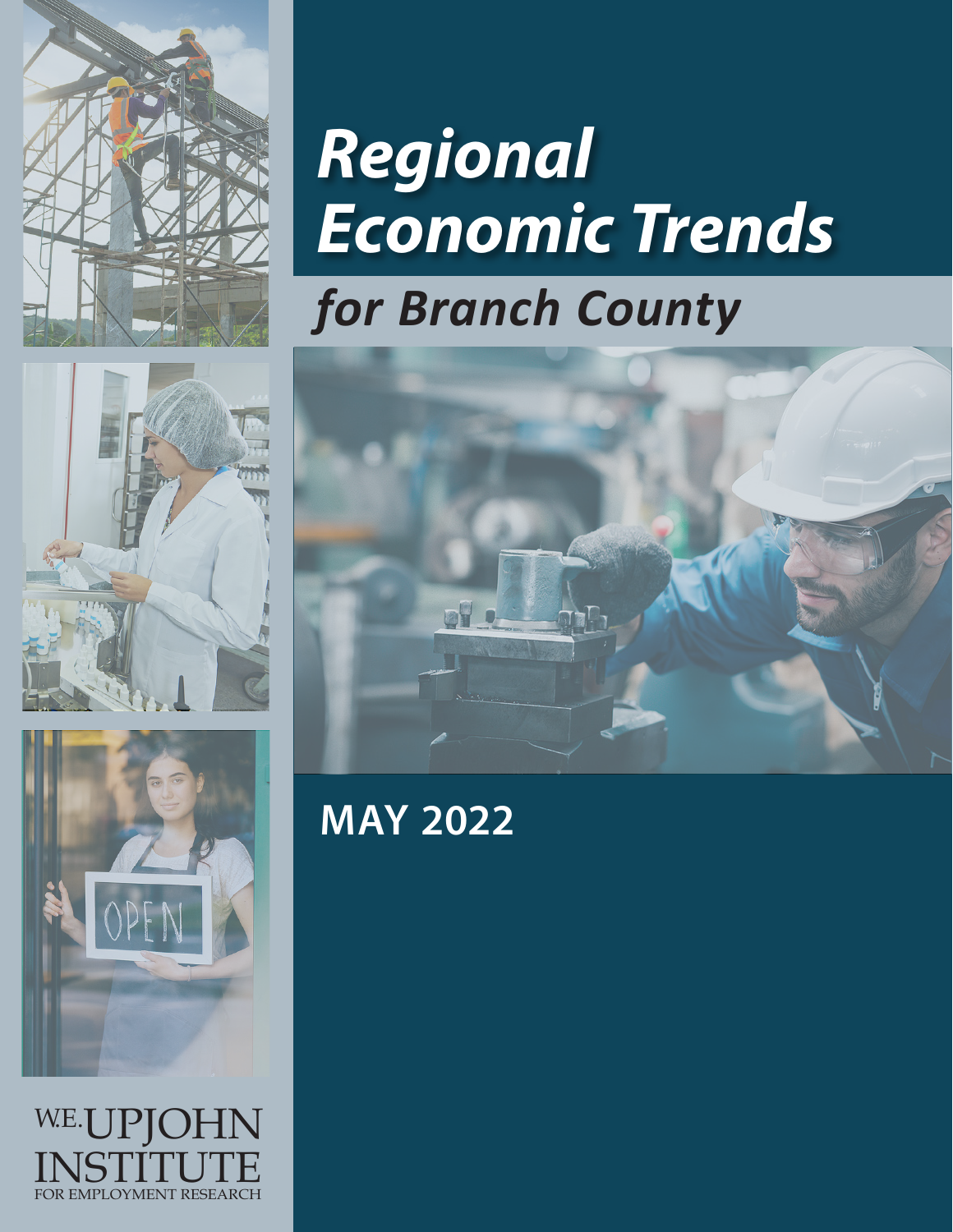The Trend: Branch County employment grew, experiencing an increase of 217 jobs from Q2 2021 to Q3 2021. Between January and February, the unemployment rate and the labor force participation rate increased, and the employment-to-population ratio was unchanged. This is likely a sign that unemployed individuals are still looking for work. Job postings were higher in February than in January, with retail sales associate as the most in-demand position.

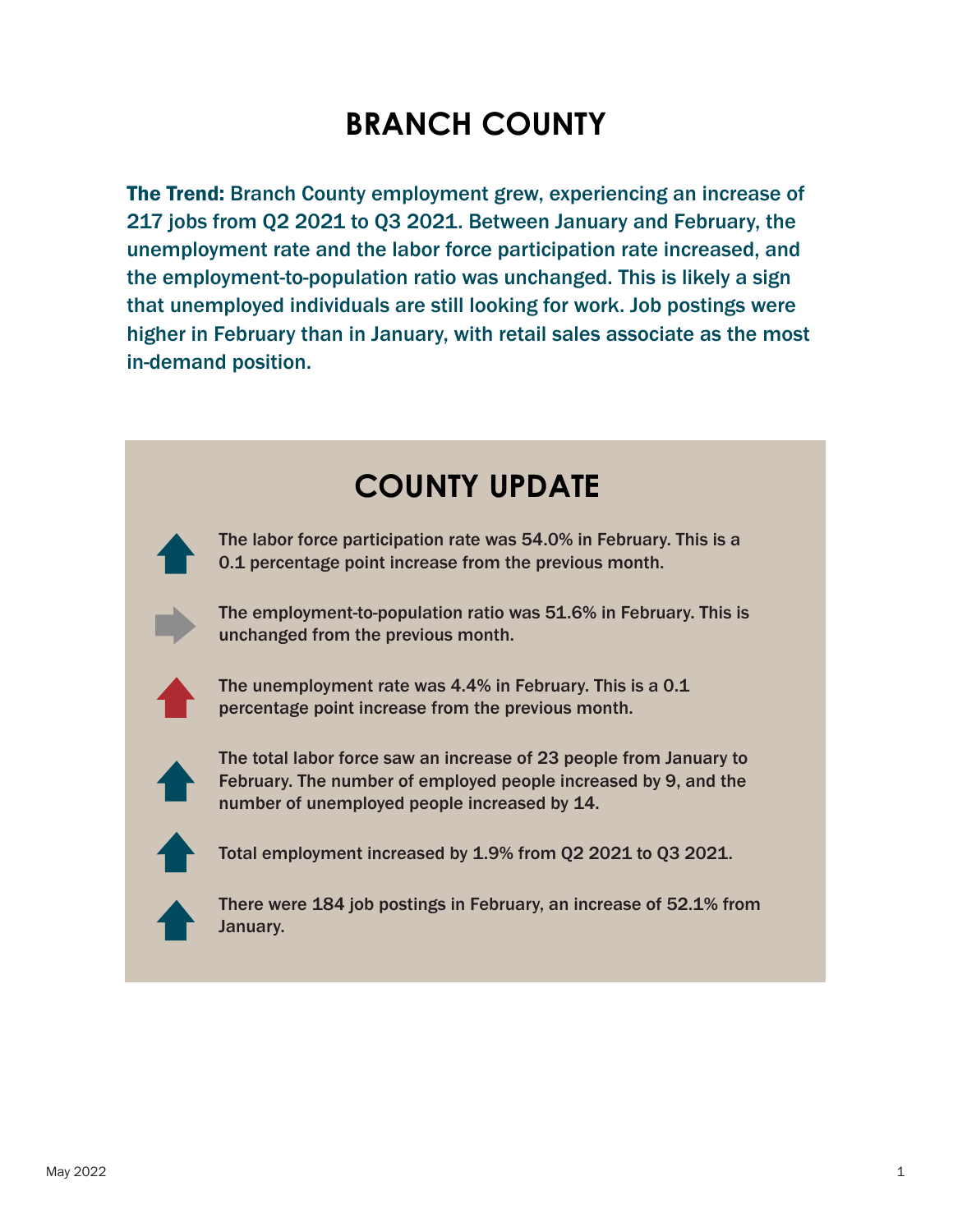### KEY ECONOMIC INDICATORS

#### Labor Force Participation Rate

| <b>54.0%</b>         | 61.6%         | 60.3%                |
|----------------------|---------------|----------------------|
| <b>Branch County</b> | West Michigan | State of<br>Michigan |

The labor force participation rate, which measures the economy's active workforce, was 54.0% in Branch County in February. This was lower than the rate for west Michigan by 7.6 percentage points and lower than that of the state of Michigan by 6.3 percentage points.

#### Employment-to-Population Ratio

| 51.6%                | $59.0\%$      | $57.1\%$             |
|----------------------|---------------|----------------------|
| <b>Branch County</b> | West Michigan | State of<br>Michigan |

The employment-to-population ratio, which measures the proportion of the population that is employed, was 51.6% for Branch County in February. This was 7.4 percentage points below the ratio for west Michigan and 5.5 percentage points lower than that of the state of Michigan.

#### Unemployment Rate



The unemployment rate, which measures the percentage of the workforce that is looking for work, was 4.4% for Branch County in February. This was higher than the rate for west Michigan by 0.1 percentage point and lower than that of the state of Michigan by 0.9 percentage points.

SOURCE: BLS Local Area Unemployment Statistics (LAUS) & Upjohn Institute, 2022

"West Michigan" includes Allegan, Barry, Berrien, Branch, Calhoun, Cass, Ionia, Kalamazoo, Kent, Montcalm, Muskegon, Ottawa, St. Joseph, and Van Buren Counties.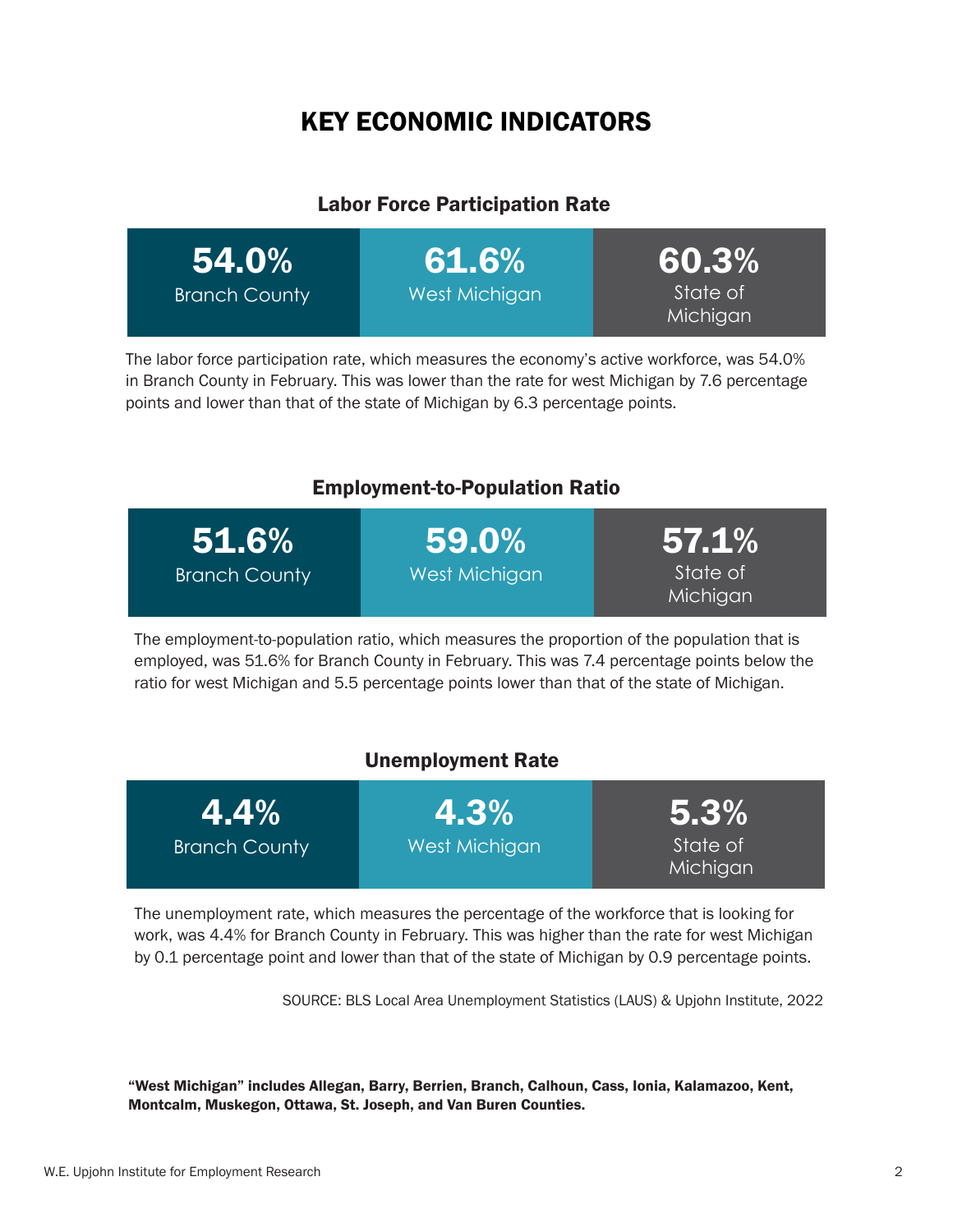### **LABOR MARKET**



Unemployment Rate (not seasonally adjusted)

SOURCE: BLS Local Area Unemployment Statistics & Upjohn Institute, 2022

From January to February, the unemployment rate in Branch County increased by 0.1 percentage point, to 4.4 percent. The unemployment rate for February is 1.2 percentage points lower than it was at the same time a year earlier.

### In February, there were 4.5 job seekers for every job posting in Branch County.\*

—Burning Glass Technologies, BLS Local Area Unemployment Statistics (LAUS) & Upjohn Institute, 2022

\*Burning Glass data capture only jobs that are posted online and in more traditional employment relationships. Singular job postings for multiple positions may not be fully counted.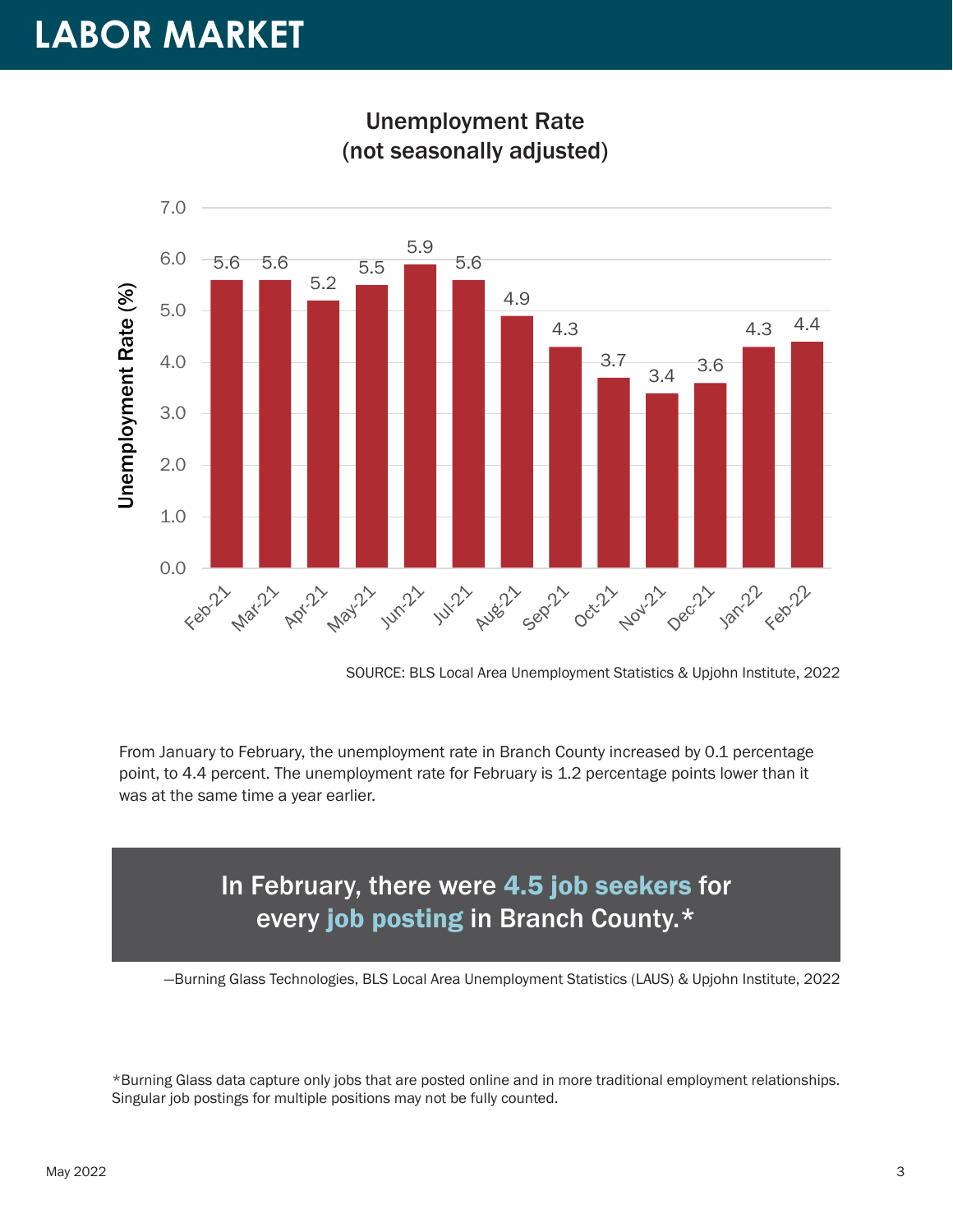

Total Labor Force (not seasonally adjusted)

SOURCE: BLS Local Area Unemployment Statistics (LAUS) & Upjohn Institute, 2022

The total labor force in Branch County in February stood at 18,675, an increase of 23 people from the January labor force of 18,652. The labor force in Branch County has shrunk by 2.1% since February 2021, when it stood at 19,079. This indicates a decrease in the available labor for firms in the area.

#### Labor Force by the Numbers, Q2 2021

| 20.2% | Percentage of workers 25 and older with a<br>bachelor's degree or advanced degree  |
|-------|------------------------------------------------------------------------------------|
| 34.8% | Percentage of workers 25 and older with an<br>associate degree or some college     |
| 33.2% | Percentage of workers 25 and older with only a<br>high school degree or equivalent |

SOURCE: Quarterly Workforce Indicators, 2021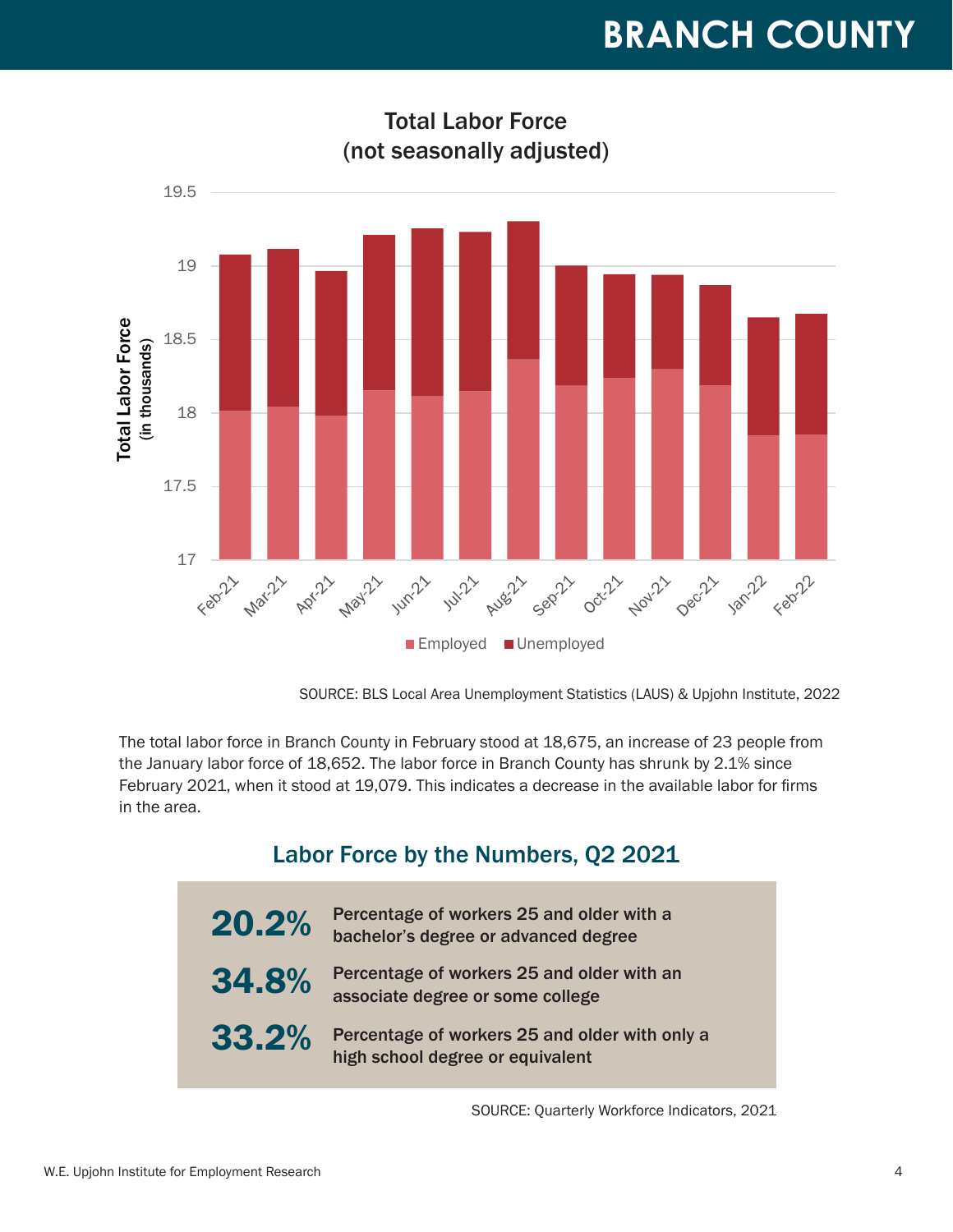#### Employment by Industry (not seasonally adjusted)

| <b>Measure</b>                            | Q <sub>3</sub><br>2021 | % Change<br>Q2 to Q3 | Q2 2021 | % Change<br>Q3 to Q3 | Q3 2020 |
|-------------------------------------------|------------------------|----------------------|---------|----------------------|---------|
| Employment<br>(by place of work)          |                        |                      |         |                      |         |
| Total private-sector employment           | 11,486                 | 1.9%                 | 11,269  | 3.5%                 | 11,095  |
| Goods-producing                           | 3,626                  | 2.2%                 | 3,548   | 1.3%                 | 3,579   |
| Natural resources and mining              | 237                    | $-6.0%$              | 252     | $-27.3%$             | 326     |
| Construction                              | 426                    | 1.7%                 | 419     | $-9.0%$              | 468     |
| Manufacturing                             | 2,963                  | 3.0%                 | 2,877   | 6.4%                 | 2,785   |
| Private service-providing                 | 7,860                  | 1.8%                 | 7,721   | 4.6%                 | 7,516   |
| Trade, transportation, and<br>utilities   | 3,592                  | $-1.4%$              | 3,643   | 0.6%                 | 3,569   |
| Information                               | 80                     | $-22.3%$             | 103     | $-7.0%$              | 86      |
| <b>Financial activities</b>               | 589                    | 0.2%                 | 588     | $-0.8%$              | 594     |
| Professional and business<br>services     | 674                    | 14.6%                | 588     | 37.8%                | 489     |
| <b>Educational and health</b><br>services | 858                    | $-1.0%$              | 867     | $-1.5%$              | 871     |
| Leisure and hospitality                   | 1,762                  | 7.6%                 | 1,638   | 7.4%                 | 1,641   |
| Other services                            | 282                    | 4.8%                 | 269     | 13.3%                | 249     |
| Unclassified                              | 23                     | $-8.0%$              | 25      | 35.3%                | 17      |
| Government*                               | 84                     | 0.0%                 | 84      | $-12.5%$             | 96      |

NOTE: \* Government employment data for Branch County is incomplete. SOURCE: Quarterly Census of Employment and Wages & Upjohn Institute, 2021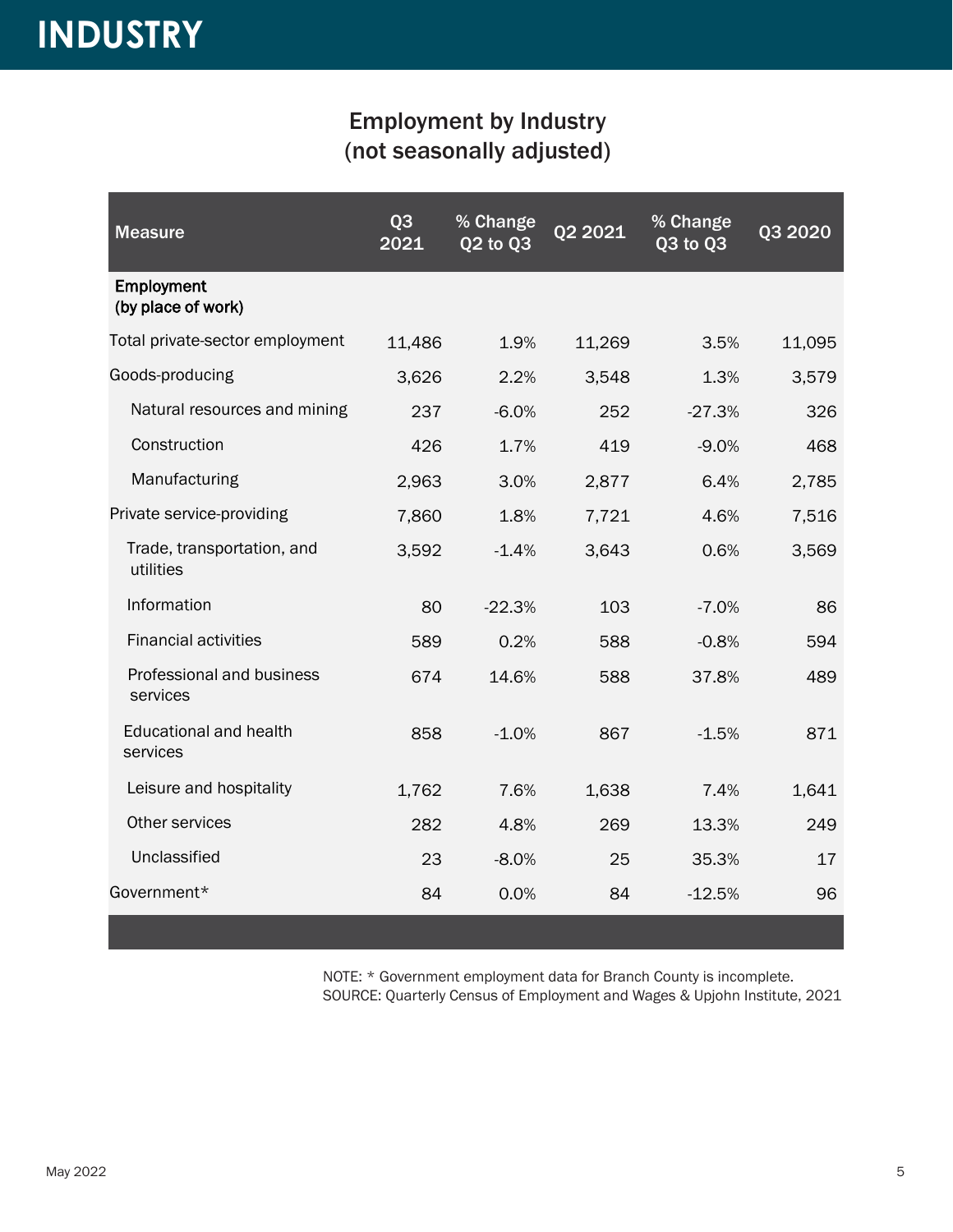#### Employment Change, Q3 2020 to Q3 2021 (not seasonally adjusted)



SOURCE: Quarterly Census of Employment and Wages & Upjohn Institute, 2021

The most recent data show that the greatest decrease in employment in Branch County from Q3 2020 to Q3 2021 was in natural resources and mining, which declined by 89 jobs, or 27.3%. The greatest increase in employment from Q3 2020 to Q3 2021 in the county occurred in professional and business services, which grew by 185 jobs, or 37.8%.

### The average weekly wage for nonfarm jobs in Q3 2021 in Branch County was \$934.

SOURCE: Quarterly Census of Employment and Wages, 2021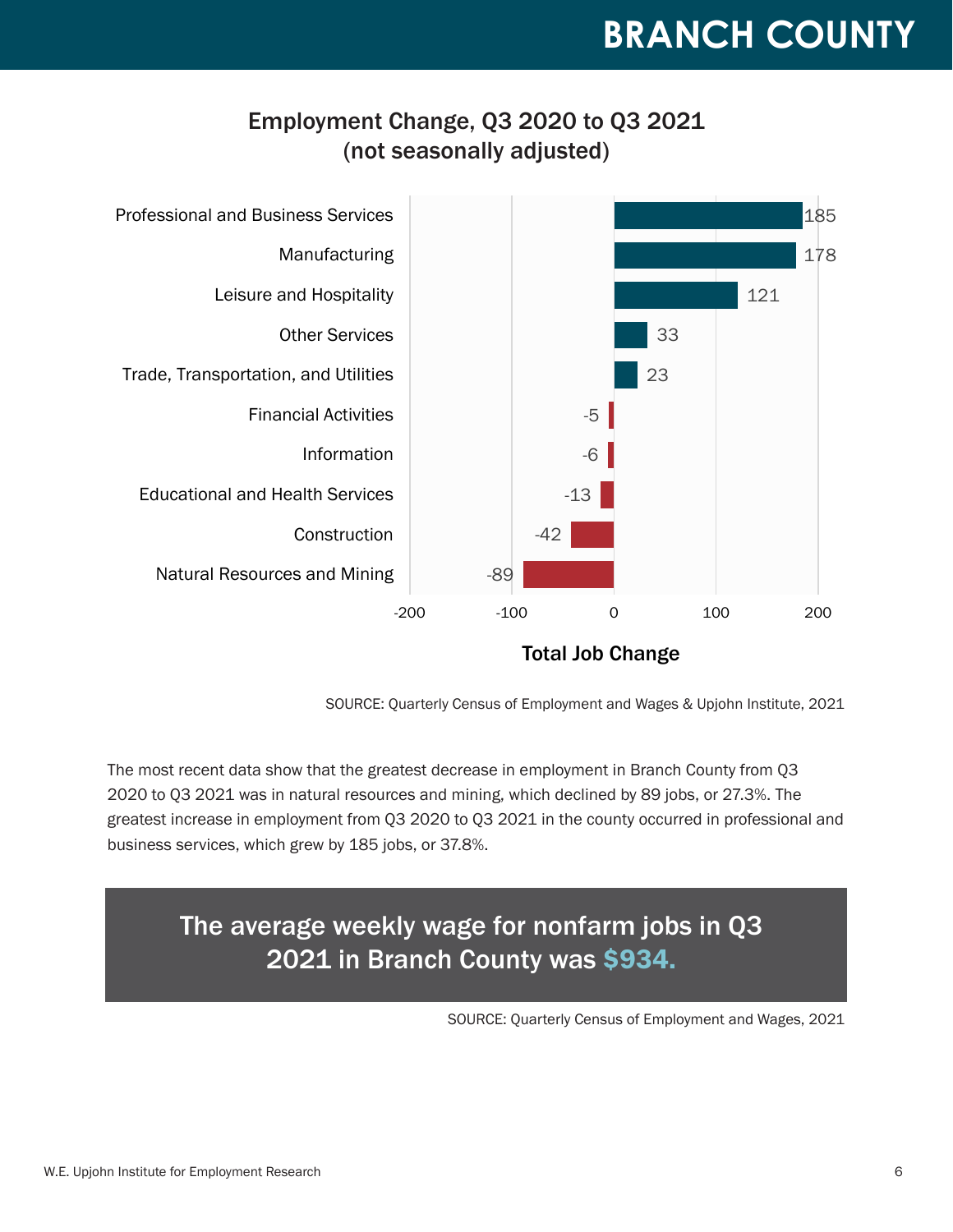# **JOB POSTINGS**



Total Job Postings for February 2022

SOURCE: Burning Glass Technologies, 2022

The number of job postings in Branch County, which demonstrates demand for labor, increased by 52.1% between January and February, from 121 postings to 184. The majority of postings in the county, as reported through Burning Glass Technologies, were for full-time and permanent positions.

#### Types of Job Postings for February 2022



SOURCE: Burning Glass Technologies, 2022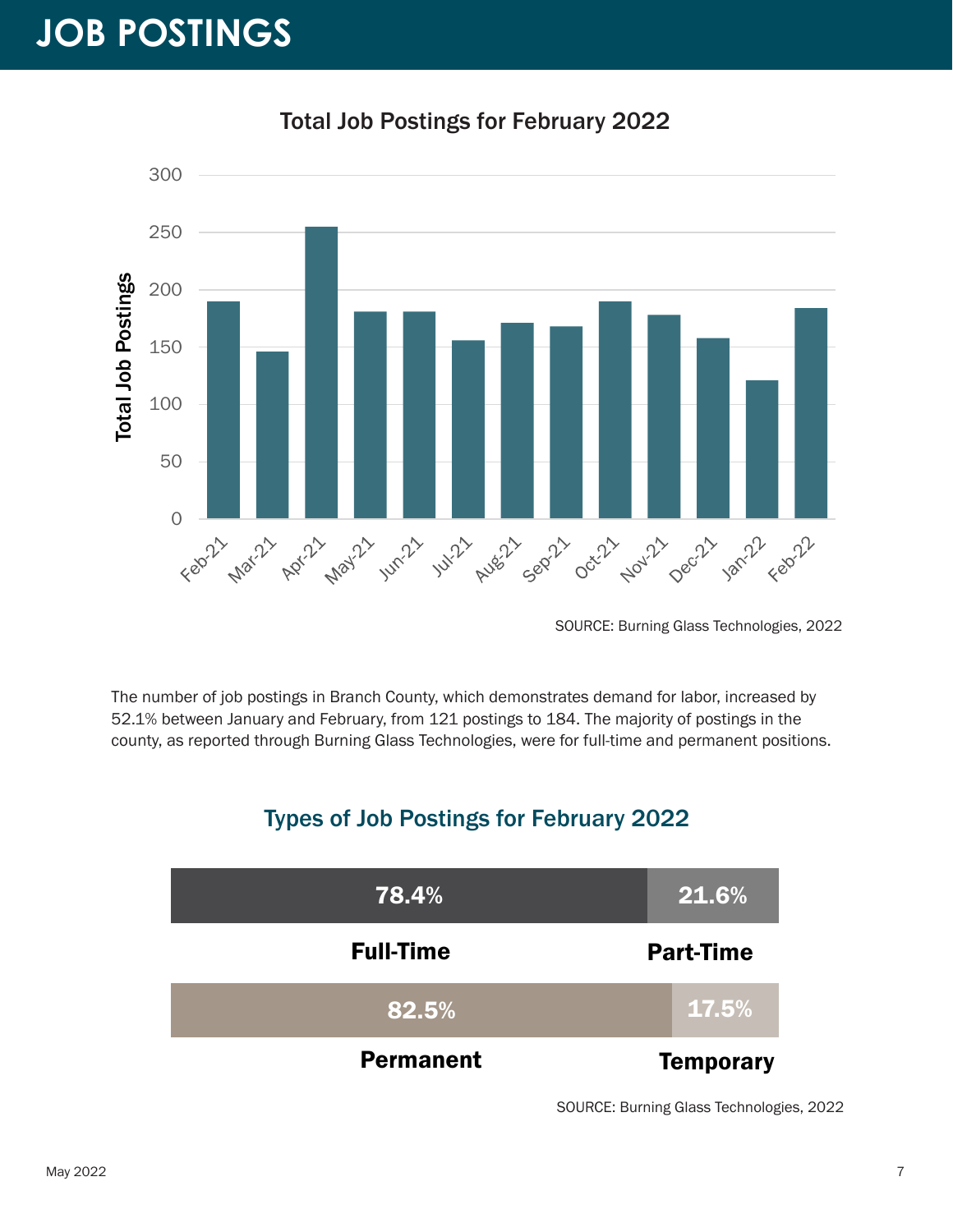#### Top Occupations with Job Postings for February 2022



SOURCE: Burning Glass Technologies, 2022

The top occupation for job postings in February was retail sales associate, with retail manager tied with truck driver for second place. The majority of job postings, 67.5%, required no more than a high school diploma or vocational training. This is an increase of 0.8 percentage points from January in the proportion of job postings requiring only a high school diploma or vocational training. The proportion of jobs requiring an associate degree decreased by 2.8 percentage points from January, and the proportion of jobs requiring a bachelor's degree or higher increased by 1.9 percentage points.



NOTE: Percentages may not sum to 100.0 because of rounding. SOURCE: Burning Glass Technologies, 2022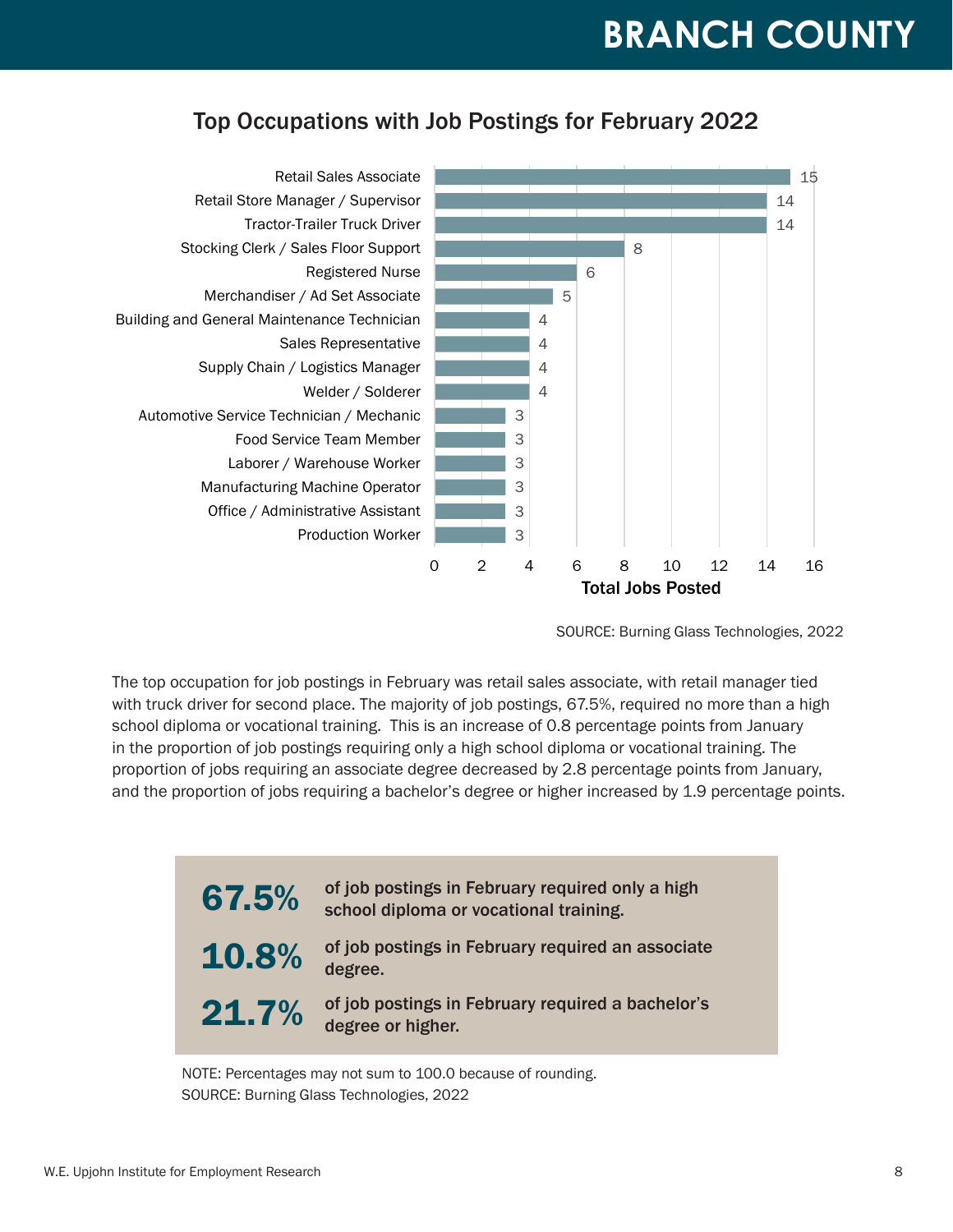#### About the Upjohn Institute

The W.E. Upjohn Unemployment Trustee Corporation was incorporated on October 24, 1932, as a Michigan 501(c)(3) nonprofit corporation, and is doing business as the W.E. Upjohn Institute for Employment Research. The W.E. Upjohn Institute for Employment Research has been conducting economic research and consultation for 75 years, since its founding in 1945.

The Upjohn Institute is governed by a Board of Trustees, which employs a President who is responsible for the overall operation of the Institute. The President of the Upjohn Institute is Dr. Michael Horrigan.

The Upjohn Institute currently employs 104 individuals. Upjohn's research and consultation program is conducted by a resident staff of professional social scientists, 12 of whom are PhD-level economists (senior staff). Senior staff is supported by a staff of research analysts and additional support staff. Upjohn also administers the federal and state employment programs for its four-county area through the local Workforce Investment Board. Upjohn also publishes books on economic development, workforce development, and other employment-related topics.

The PhD-level economists have more than 175 years of collective experience, conducting research on a broad variety of economic and employment topics. Their experience includes, but is not limited to, employment program evaluation, labor market dynamics, labor-management relations, employment and training programs, economic and workforce development, income replacement policy, worker adjustment, the role of education in labor markets, employment and compensation, disability, international comparison of labor adjustment policies, site selection experience, and state, regional, and local economic analysis.

#### About the Regional Team

The Upjohn Institute also has a Regional Economic Planning Services team of specialists who provide economic insights and analysis regionally and statewide in Michigan, in other individual states, and nationally. The team has experience in:

- Economic impact analysis
- Fiscal/cost-benefit impact analysis
- Labor market analysis
- Facilitating and conducting effective one-on-one interviews, focus groups, workshops, and charrette sessions in a diverse array of environments
- Economic and workforce development and education strategies
- GIS mapping abilities
- Rural and urban land use and economic development planning services
- Regional data analysis